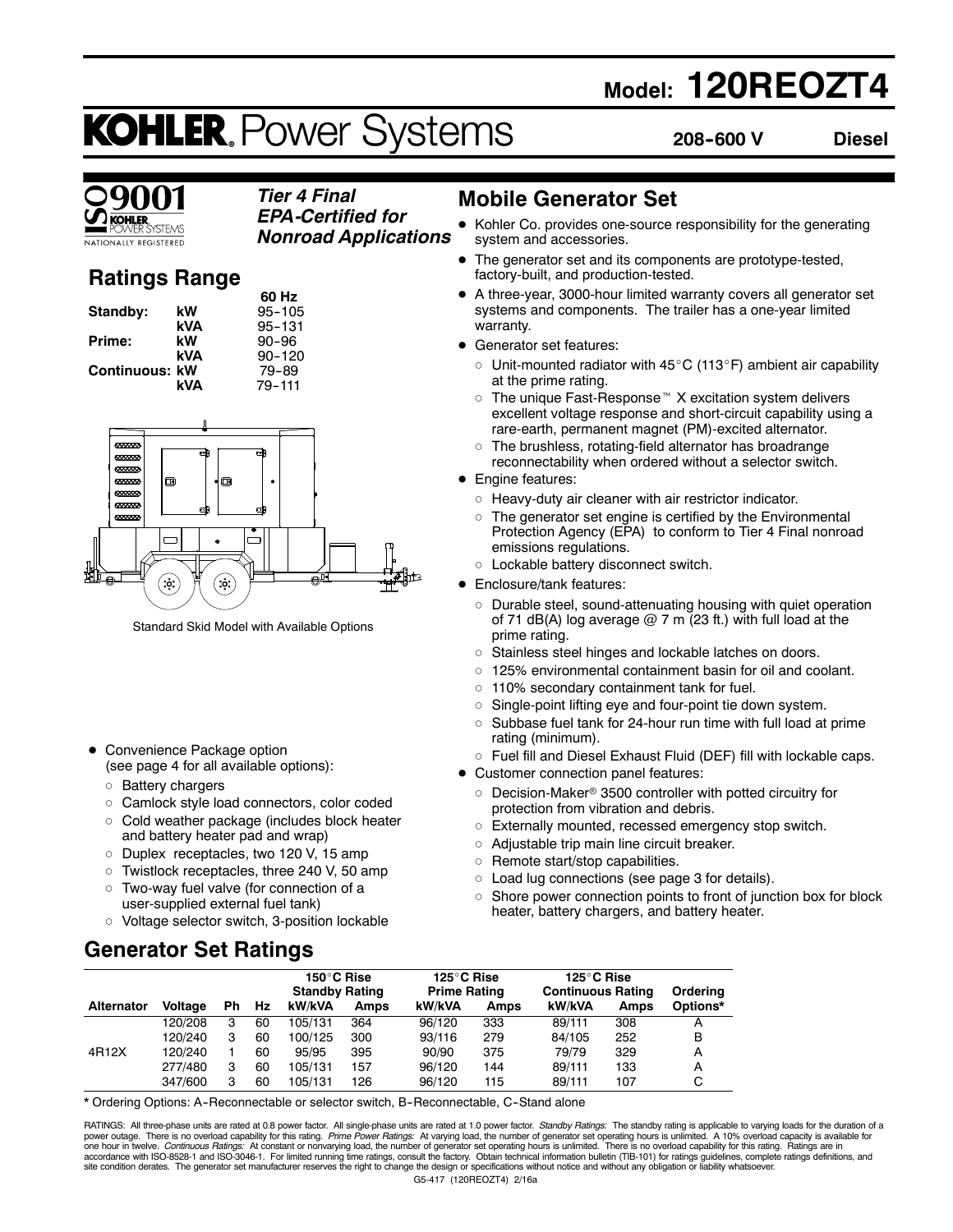# **Alternator Specifications**

| <b>Specifications</b>                    | <b>Alternator</b>                                       |
|------------------------------------------|---------------------------------------------------------|
| Manufacturer                             | Kohler                                                  |
| Type                                     | 4-Pole, Rotating-Field                                  |
| Exciter type                             | <b>Brushless, Rare-Earth</b><br><b>Permanent Magnet</b> |
| Leads: quantity, type                    | 12, Reconnectable                                       |
|                                          | 6,600 Volt                                              |
| Voltage regulator                        | Solid State, Volts/Hz                                   |
| Insulation:                              | <b>NEMA MG1</b>                                         |
| Material                                 | Class H                                                 |
| Temperature rise                         | 150°C, Standby                                          |
| Bearing: quantity, type                  | 1. Sealed                                               |
| Coupling                                 | Flexible Disc                                           |
| Amortisseur windings                     | Full                                                    |
| Voltage regulation, no-load to full-load | ±0.5%                                                   |
| One-step load acceptance                 | 100% of Rating                                          |
| Unbalanced load capability               | 100% of Rated Standby<br>Current                        |
|                                          |                                                         |

Peak motor starting kVA @ 0.3 PF: (35% dip for voltages below) 480 V 4R12X (12 lead) 448

## **Engine**

## **Engine Specifications**

| Manufacturer                               | John Deere               |
|--------------------------------------------|--------------------------|
| Engine: model, type                        | 4045HFG09                |
|                                            | 4-Cycle Turbocharged,    |
|                                            | Charge Air-Cooled        |
| Cylinder arrangement                       | 4 Inline                 |
| Displacement, L (cu. in.)                  | 4.5 (275)                |
| Bore and stroke, mm (in.)                  | 106 x 127 (4.2 x 5.0)    |
| Compression ratio                          | 17.2:1                   |
| Piston speed, m/min. (ft./min.)            | 457.2 (1500)             |
| Rated rpm                                  | 1800                     |
| Max. power at rated rpm, kW (HP)           | 124 (166)                |
| Valve (exhaust) material                   | Silicon-Chrome stem with |
|                                            | Inconel head (NiCr)      |
| Valve (intake) material                    | CrMo Alloy               |
| Governor type                              | Electronic               |
| Frequency regulation, no-load to full-load | Isochronous              |
| Frequency regulation, steady state         | ±0.5%                    |
| Air cleaner type, all models               | Dry                      |

## **Exhaust**

| <b>Exhaust System</b>                                |            |
|------------------------------------------------------|------------|
| Exhaust manifold type                                | Drv        |
| Exhaust flow at rated kW, m <sup>3</sup> /min. (cfm) | 17.0 (600) |
| Exhaust temperature at rated kW, dry                 |            |
| exhaust, $^{\circ}$ C ( $^{\circ}$ F)                | 496 (925)  |
| Maximum allowable back pressure,                     |            |
| kPa (in. Hg)                                         | 22.7(6.7)  |

# **Engine Electrical**

| <b>Engine Electrical System</b> |  |
|---------------------------------|--|
| Battery charging alternator:    |  |

| Ground (negative/positive)                        | Negative |
|---------------------------------------------------|----------|
| Volts (DC)                                        | 14       |
| Ampere rating                                     | 90       |
| Starter motor rated voltage (DC)                  | 12       |
| Battery, recommended cold cranking<br>amps (CCA): |          |
| Qty., rating for $0^{\circ}$ C (32 $^{\circ}$ F)  | One, 450 |
| Battery voltage (DC)                              | 12       |

- NEMA MG1, IEEE, and ANSI standards compliance for temperature rise and motor starting.
- Sustained short-circuit current of up to 300% of the rated current for up to 10 seconds.
- **•** Sustained short-circuit current enabling downstream circuit breakers to trip without collapsing the alternator field.
- Self-ventilated and dripproof construction.
- Windings are vacuum-impregnated with epoxy varnish for dependability and long life.
- Superior voltage waveform from a two-thirds pitch stator and skewed rotor.
- $\bullet$  The unique Fast-Response® X excitation system delivers excellent voltage response and short-circuit capability using a rare-earth, permanent magnet (PM)-excited alternator.

# **Application Data**

## **Fuel**

| <b>Fuel System</b>                         |                                                                                                              |
|--------------------------------------------|--------------------------------------------------------------------------------------------------------------|
| Fuel supply line, min. ID, mm (in.)        | 8(0.31)                                                                                                      |
| Fuel return line, min. ID, mm (in.)        | 5(0.19)                                                                                                      |
| Max. lift, fuel pump: type, m (ft.)        | Electronic, 3.5 (11.5)                                                                                       |
| Max. fuel flow, Lph (gph)                  | 58.3 (15.4)                                                                                                  |
| Max. return line restriction, kPa (in. Hg) | 20(5.9)                                                                                                      |
| Fuel prime pump                            | Automatic                                                                                                    |
| Fuel filter                                |                                                                                                              |
| Primary                                    | 2 Microns                                                                                                    |
| Recommended fuel                           | <b>ASTM D975 or EN 590</b><br>Ultra Low Sulfur Diesel<br>(ULSD) with sulfur content<br>$<$ 15 mg/kg (15 ppm) |

## **Lubrication**

## **Lubricating System**

| Type                                  | <b>Full Pressure</b>   |
|---------------------------------------|------------------------|
| Oil pan capacity, L (gt.)             | 20.5(21.7)             |
| Oil pan capacity with filter, L (qt.) | 21.0(22.2)             |
| Oil filter: quantity, type            | One, Cartridge         |
| Oil type                              | API CJ-4 or ACEA E6-E9 |
|                                       |                        |

## **Cooling**

| <b>Radiator System</b>              |           |
|-------------------------------------|-----------|
| Radiator system capacity, including |           |
| engine, L (gal.)                    | 26.1(6.9) |

# **Operation Requirements**

| <b>Air Requirements</b>                    |             |
|--------------------------------------------|-------------|
| Radiator-cooled cooling air,               |             |
| $m^3$ /min. (scfm) $\dagger$               | 283 (10000) |
| Combustion air, m <sup>3</sup> /min. (cfm) | 7.6(268)    |
| Heat rejected to ambient air:              |             |
| Engine, kW (Btu/min.)                      | 14.5 (825)  |
| Alternator, kW (Btu/min.)                  | 11.6 (660)  |
|                                            |             |

 $\dagger$  Air density = 1.20 kg/m<sup>3</sup> (0.075 lbm/ft<sup>3</sup>)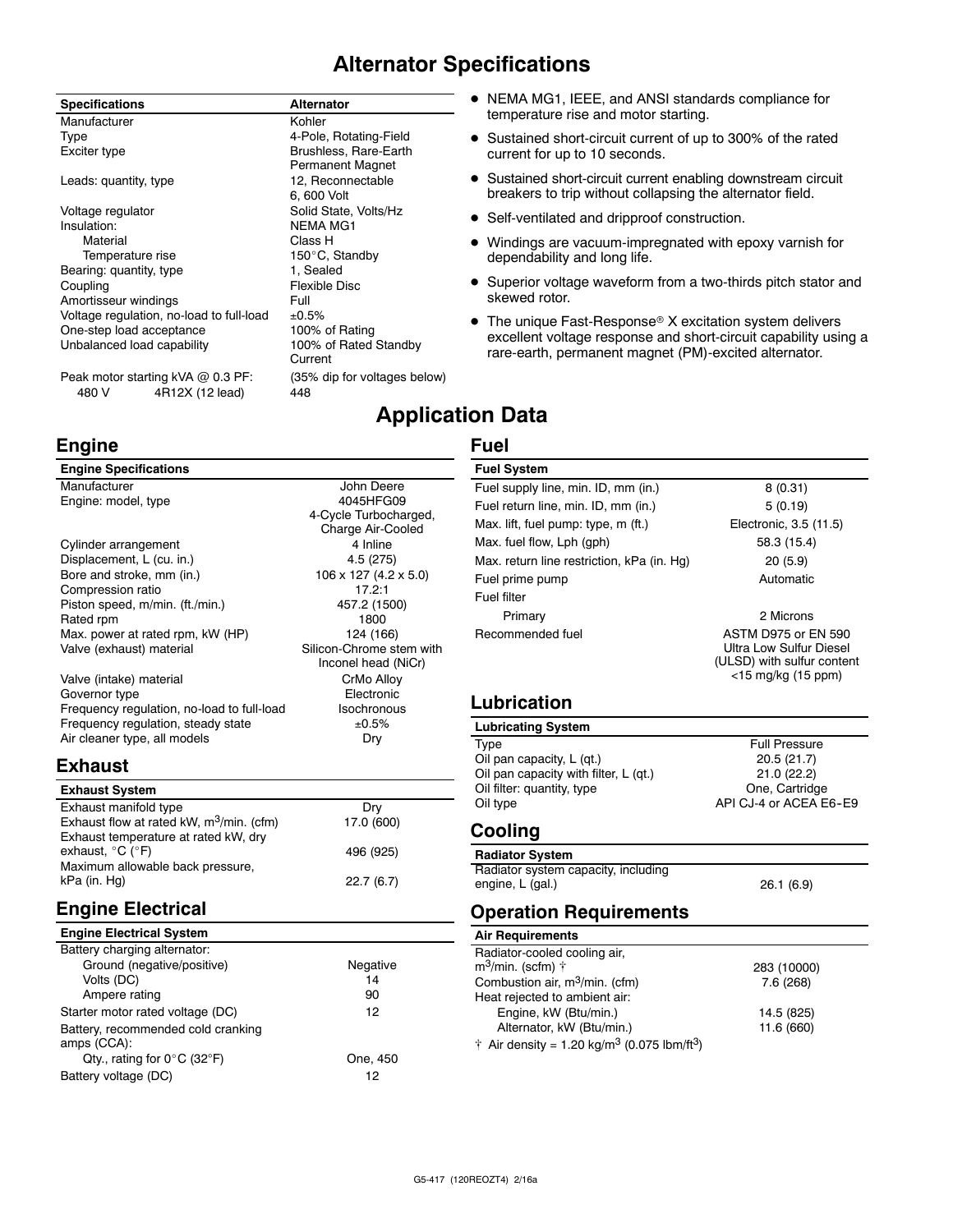#### **Fuel Consumption**

| Diesel, Lph (gph) at % load | <b>Standby</b><br>Ratings | Prime<br>Ratings |
|-----------------------------|---------------------------|------------------|
| 100%                        | 30.8(8.1)                 | 28.0(7.4)        |
| 75%                         | 22.9(6.0)                 | 21.2(5.6)        |
| 50%                         | 16.3(4.3)                 | 15.4(4.1)        |
| 25%                         | $10.4$ $(2.7)$            | 9.8(2.6)         |
| $0\%$                       | 3.2(0.8)                  | 3.2(0.8)         |

**Note:** For continuous rating fuel consumption, use the prime ratings data.

# **Controller KOUTLER OF**

## **Decision-Maker<sup>®</sup> 3500 Paralleling Controller**

Provides advanced control, system monitoring, and system diagnostics for optimum performance and compatibility.

- Paralleling capability with bus sensing, first-on logic, synchronizer, and (isochronous, droop, and external controlled) load sharing
- Digital display with adjustable contrast and menu control provide easy local data access
- Measurements are selectable in metric or English units
- Remote communication thru a PC via network or serial configuration
- Controller supports Modbus<sup>®</sup> protocol
- Integrated hybrid voltage regulator with  $\pm 0.5\%$  regulation
- $\bullet$  Potted circuitry for protection from vibration and debris
- $\bullet$  Built-in alternator thermal overload protection
- NFPA 110 Level 1 capability

# **Fuel and DEF Tanks**

- Subbase fuel tank for 24-hour run time with full load at prime rating (minimum).
- Fuel tank includes the fuel level gauge, fuel fill with lockable cap, and an atmospheric vent.
- The secondary containment tank's construction protects against fuel leaks or ruptures. The inner (primary) tank is sealed inside the outer (secondary) tank. The outer tank contains the fuel if the inner tank leaks or ruptures.

#### **Tank Specifications**

| Diesel tank capacity | 727 L (192 gal.)                |
|----------------------|---------------------------------|
| DEF tank capacity    | 21.7 L (5.7 gal.)               |
| Recommended DEF      | AUS 32 according to ISO 22241-1 |

# **Available Voltage Selector Switch**



- Voltage selector switch, 3-position lockable, wired for:
	- $0$  120/240 volt, 1 phase
	- $\circ$  120/208 volt, 3 phase
	- $0$  277/480 volt, 3 phase

Modbus<sup>®</sup> is a registered trademark of Schneider Electric.

# **Customer Connection Panel**



- Viewable generator set controller with security cover
- Emergency stop switch
- Shore power connector, 120 V, 15 amp (for battery charger(s) and battery heater)
- Shore power connector, 120 V, 15 amp (for block heater)
- Remote start connection
- Mobile paralleling box connection
- Main line circuit breaker
- o Reconnectable and selector switch models: Rating 400 amps, field adjustable based on voltage selected
- o 600 volt models: Rating 150 amps, field adjustable
- $\bullet$  Available Options, see page 4
	- d Two 15-amp 120 V, 1 phase, GFCI duplex receptacles (includes circuit breakers)
	- o Three 50-amp 240 V twistlock receptacles (includes circuit breakers)
	- o Color-coded camlock connectors

**Load Lug Connections, Qty., Min./Max., Rating**

1 load lug per phase #6-350MCM, 400 amp

# **Available Trailer**

(Available Options, see page 4)

- Dual-axle trailer with electric brake system on both axles with battery back-up breakaway system.
- DOT and TC (Transport Canada) compliant per current specifications published by both agencies, at the time of trailer manufacture.
- 2 5/16 in. ball hitch coupler with adaptability for an optional Lunette eye.
- Lockable utility tool box with bottle jack, lug wrench, and fire extinguisher. Common key to enclosure.
- Running lights with 7-wire harness and connector.
- Front tongue jack.
- Rear stabilizer trailer jacks.
- Weight bearing fenders up to 227 kg (500 lbs.)

#### **Trailer Specifications**

| Axle Rating | Dual, 2268 kg (5000 lb.) per axle   |  |
|-------------|-------------------------------------|--|
| Tires       | ST225/75R15 LRD                     |  |
|             | with 1152 kg (2540 lb.) load rating |  |
| Wheels      | Steel, $15 \times 6$ , 6-bolt       |  |

# **Available Field Draggable Skid**

(Available Options, see page 4)

• Heavy gauge steel skid with integrated drains and pull bars.